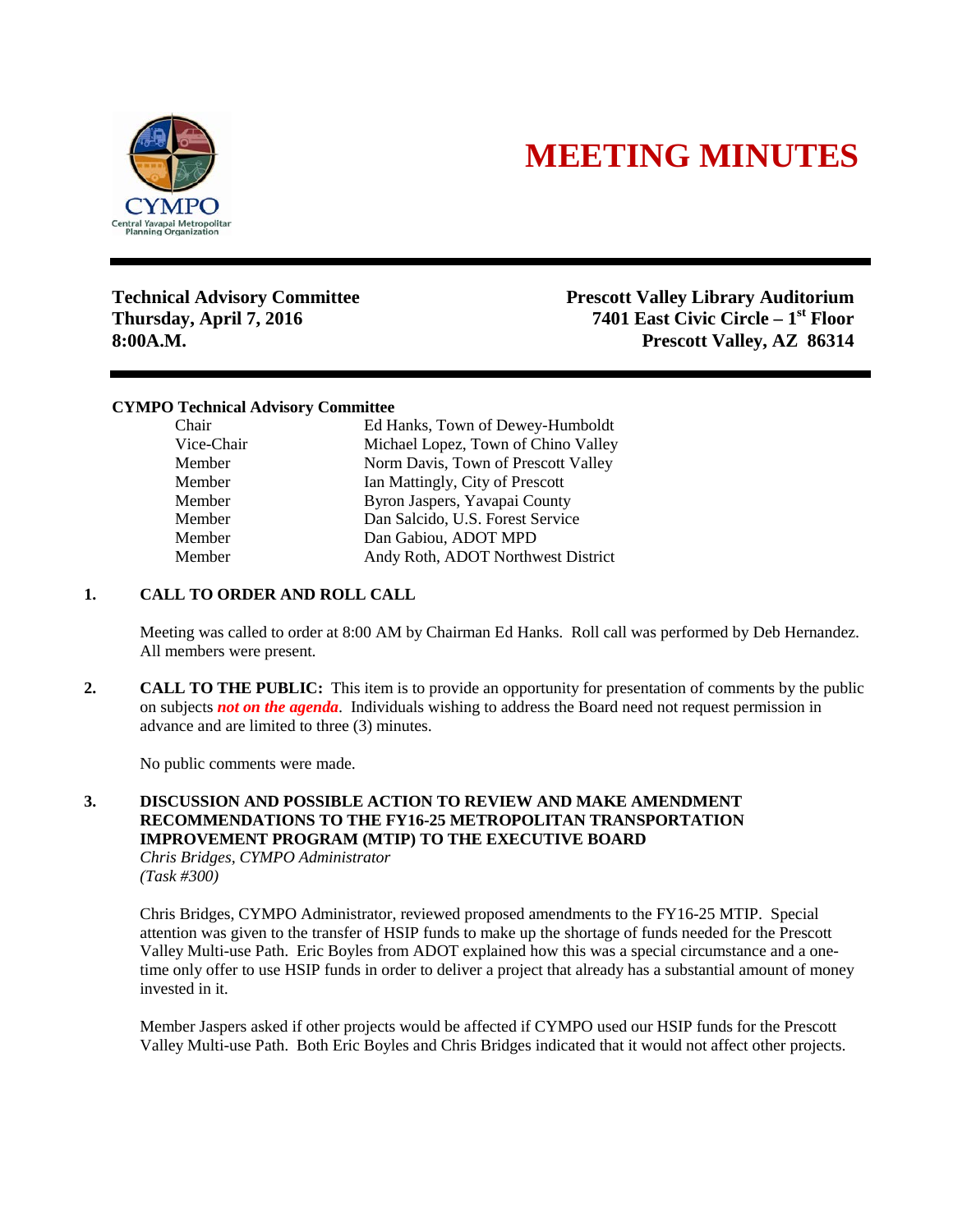Technical Advisory Committee –Meeting Minutes April 7, 2016 Page 2 of 3

> Member Jaspers wanted to know where this money came from. Mr. Bridges explained that this money was originally designated for a Regional Safety Study. NACOG has taken on the leadership role for this study and has enough funds of their own thereby freeing up what CYMPO has reserved to contribute.

# **MOTION**

Member Davis presented a motion to recommend the CYMPO Executive Board approve changes to the MTIP as set forth in Amendment #3 with stated changes. Motion was seconded by Vice-Chair Lopez. **VOTE ON THE MOTION**

The vote on the motion was unanimous.

# **4. DISCUSSION AND POSSIBLE ACTION ON FY 17 CYMPO WORK PROGRAM**

*Chris Bridges, CYMPO Administrator (Task #101)*

Mr. Bridges stated the Federal Review of the FY17 Work Program went very well. Recommended changes were made to the first draft in accordance with discussion from that meeting. The Work Program does list all the projects previously discussed.

Member Davis questioned the usage of 5303 funds. Mr. Bridges answered that some of the money was to be held in reserve for CYMPO's Regional Transportation Plan, some was apportioned to cover the Remix contract with the balance going towards professional services (salaries). Additionally, he asked if the current Regional Mobility Study being performed by TransitPlus would be completed by June  $30<sup>th</sup>$ . Mr. Bridges replied that it would not. Lastly, Member Davis inquired why the amount of 5310 funds indicated had been changed from the first draft. Mr. Bridges replied that Vinny is working jointly with other COG's and MPO's on a Statewide Mobility Management Plan with additional amounts programmed for the renewal of the Remix software in the future. Member Davis reminded Mr. Bridges that there was conversation about showing the STP funding source in the Work Program, will that be indicated in FY17? Mr. Bridges said he would amend this draft to clearly indicate STP funds prior to taking to the Executive Board for their approval.

# **MOTION**

Member Davis presented a motion to recommend the Executive Board approve the attached FY17 Final Draft Work Program with STP funds added to page 14. Motion was seconded by Member Roth. **VOTE ON THE MOTION**

The vote on the motion was unanimous.

# **5. CYMPO AND AGENCY UPDATES**

# $\triangleright$  CYMPO UPDATES

- o State Transportation Board Meeting: **Friday, April 15, 2016** in Phoenix
- Executive Board Meeting: Wednesday, April 20, 2016, at 4:00 PM, Yavapai County Board of Supervisors Room, 1015 Fair Street, Prescott, AZ
- $\triangleright$  AGENCY UPDATES
	- o Ian Mattingly, City of Prescott
	- o Norm Davis, Town of Prescott Valley
	- o Michael Lopez, Town of Chino Valley
	- o Ed Hanks, Town of Dewey-Humboldt
	- Dan Gabiou, ADOT MPD
	- o Andy Roth, ADOT Northwest District

# **6. ADJOURNMENT 9:00 A.M.**